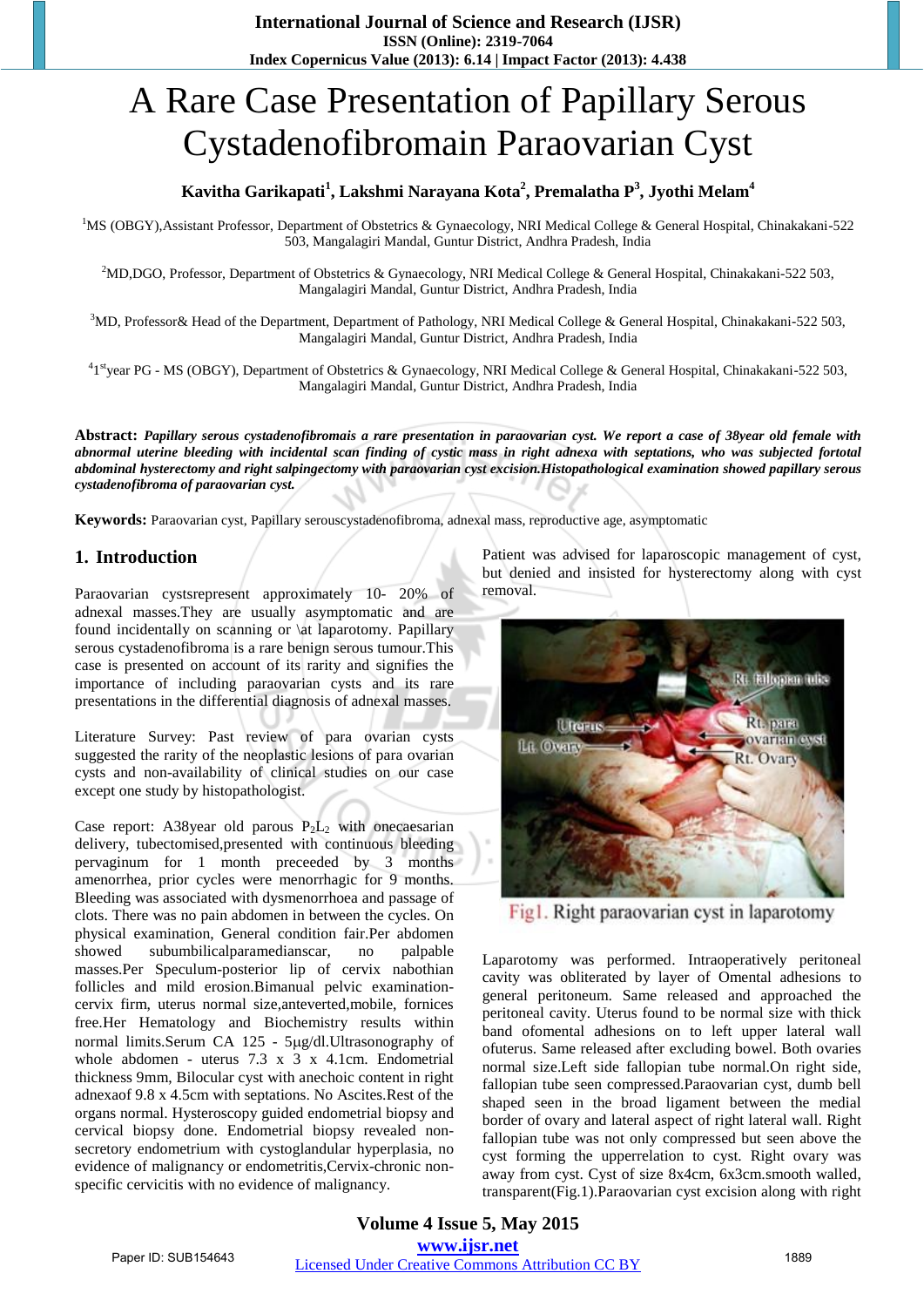salpingectomy andAbdominal hysterectomy done.Biopsy report revealeduniloculated cyst filled with clear fluid, Inner surface showed papillary excrescences. Uterus - proliferative phase, cervix-chronic nonspecific cervicitis with immature squamous metaplasia of endocervical surface lining epithelium and glands with no evidence of malignancy in uterus and cervix.Fallopiantube normal. Thecyst was reported as papillary serous cystadenofibromaof paraovarian cyst. Postoperative period uneventful.

Discussion: Paraovarian cysts represent approximately 10- 20% of adnexal masses. They are common in childbearing women.These are hormone sensitive andare generally asymptomatic. Paraovarian cysts are found in the broad ligament between ovary and fallopian tube<sup>[1],[2]</sup>. They may be either non neoplastic simple cysts (or) cysts of neoplastic  $origin^{[1],[3]}$ . The simple paraovarian cyst originates from the embroyonic remnants of the urogenital system (i.e., the mesonephric and paramesonephric duct) or from the invagination of the fallopian tube'sserosa (creating a mesothelialcyst) $\begin{bmatrix} (4) \\ P \end{bmatrix}$ Paramesonephric cysts develops as follows: the paramesonephric duct (or mullerian duct) forms the fallopian tube at about 9 weeks gestation. Multiple invaginations that do not connect may form a blind sac and enlarges to form a paraovarian cyst.The neoplastic paraovarian cyst originates from neoplastic transformation of a paraovarian simple cyst (or) from the adjacent  $\alpha$ vary<sup>[3]</sup>.In both cases, neoplastic paraovarian cysts are generally benign serous cystssimilar to benign ovariantumors (i.e, cystadenomas or cystadenofibromas). While borderline or even malignant paraovariantumors are encountered less often<sup>[5]</sup>.



**Figure 2:** H & E stained Section



**Figure 3:** H & E stained Section

Paraovarian cystadenoma histologically resembles with increased frequency in the epididymis of men with Von Hippel Lindau Syndrome.<sup>[6],[7]</sup>

The prevalence of neoplastic lesions from all types of paraovarian cysts has previously been reported to be low. Grenadry et al.<sup>[1]</sup> found that 8/140 paraovarian cysts they studied had been neoplasms (4 benign cystadenomas and 4 malignant cystadenomas) 5%. Pepe et al  $-$ [8] found only one case of benign cystadenoma in a series of 59 paraovariancysts  $(1.7\%)$ . Stein et al  $-^{[9]}$  established that the overall incidence of malignancy in paraovariantumor is 2%. More recently, Savelli et al  $-$ <sup>[10]</sup> found a higher prevalence of neoplastic paraovarian cysts. (15/50 cases, 30%).

Types of paraovariancysts<sup>[3],[4]</sup>: Paramesonephric cysts, hydatid cysts of morgagni,wolffian cyst, kobeltcyst,cysts of the organ of rosenmuller.Complications of paraovarian cysts being torsion (2-16%)<sup>[11]</sup>,hemorrhage, rupture, secondary infection, neoplastic transformation (2.9%).Neoplasms are papillary serouscystadenoma, endometrioidcystadenocarcinoma, serous cystadenocarcinoma, mucinous cystadenocarcinoma. .

Differential diagnosis of extraovarian masses in female pelvis: Predominantly cystic masses – common are hydrosalpinx,paraovariancyst, peritoneal inclusion cyst. Uncommon are paraovarian cystadenoma, tarlov cyst, bladder diverticulae, lymphocele, abscess, varices. Predominantly solid masses – common are pedunculated fibroid, Uncommon are neural neoplasms, lymphadenopathy,rudimentary horn of unicornuate uterus.

In ultrasound, Paraovarian cysts appear as simple cysts with variable sizes, thin wall, unilocular, Smooth margins usually with anechoic content and are indistinguishable from ovarian cysts if one does not recognize the extraovarianlocation.The corresponding ovary if visualised is usually normal. Occasionally,paraovarian cysts have internal echoes due to hemorrhage.Paraovarian cystadenomas or paraovariancystadenofibromas are uncommon,typically have a mural noduleor septation.<sup>[10],[12],[13]</sup>Avery uncommon and rare presentation quoted in radiological studies<sup>[12]</sup>.

Histopathology of Papillary serouscystadenofibroma(Fig.2 &Fig.3): contains epithelial and fibrous components with papillary excrescences. Cyst lined by a single layer of flattened to cuboidal cells with uniform basal nuclei, and stroma is highly cellular and fibrous.<sup>[14]</sup>. Though studies are available on papillary serous cystadenofibroma of ovary<sup>[15]</sup>and on benign cystadenofibroma of fallopian tube<sup>[16]</sup>, clinical studies on papillary serous clinical studies on papillary serous cystadenofibroma of paraovarian cysts are not available except one case reported by histopathologist [14]. A Case report on papillary cystadenofibroma of epididymis is also available  $[17]$ . This indicates the rarity of the case. Management: depends not only on the size but also presence, number of septations and loculi and anechoic content.